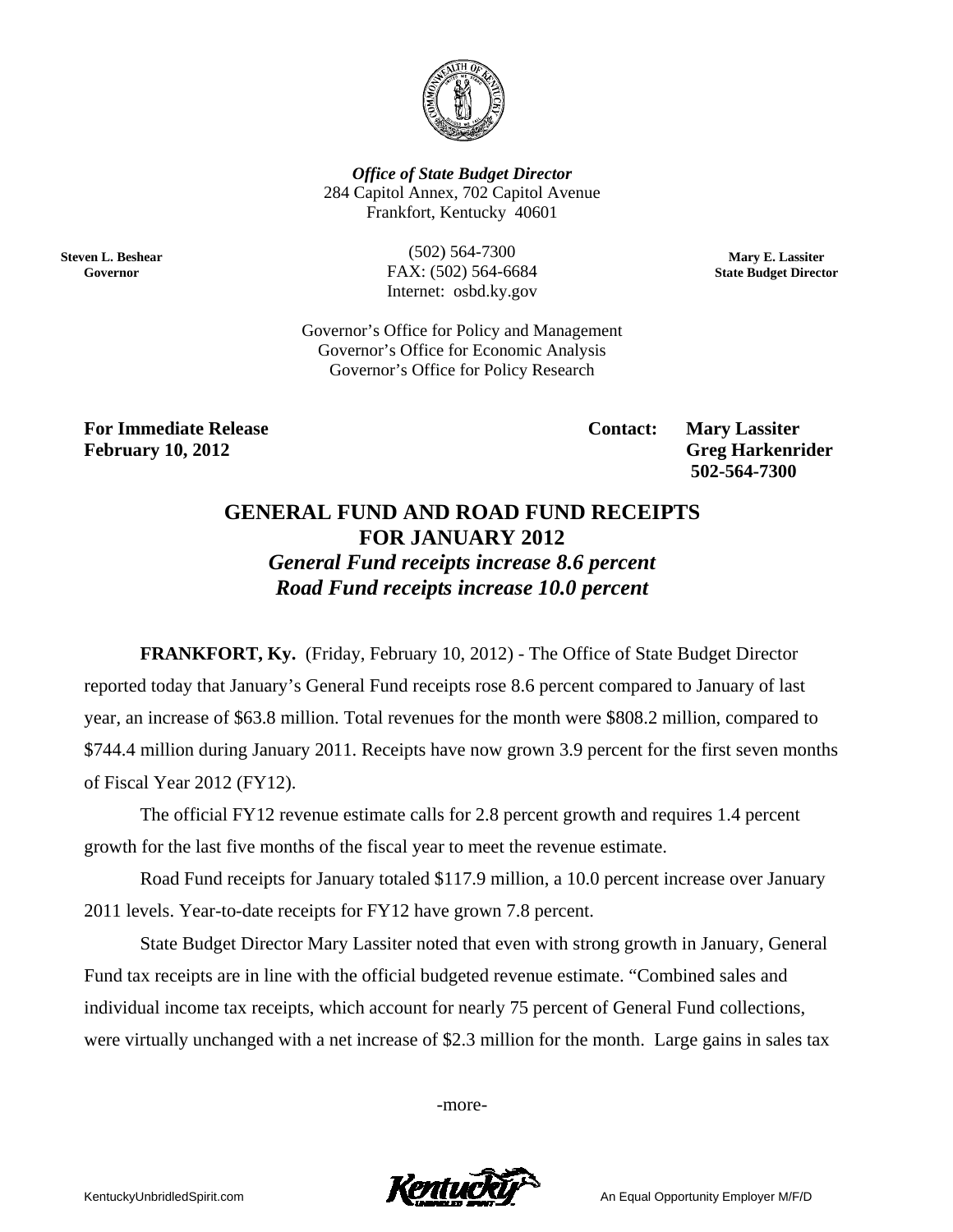collections were offset by a nearly identical decline in individual income tax receipts. Property tax collections, on the other hand, were up \$53.1 million in January compared to last year. We caught up in January as property tax receipts were down 9.6 percent for the first six months of the year. Large swings in collection patterns are normal in this tax in which two-thirds of the revenue is collected in a three-month period."

Among the major accounts:

- Individual income tax collections fell 6.5 percent but are up 1.9 percent through the first seven months of FY12.
- Sales and use tax receipts increased 6.7 percent for the month and have grown 4.6 percent year-to date.
- Corporation income tax receipts rose 0.8 percent and have increased 45.1 percent in the first seven months of the fiscal year.
- Property tax collections surged 86.2 percent and are up 4.7 percent year-to-date.
- Cigarette tax receipts increased 5.0 percent but have now fallen 5.4 percent year-to-date.
- Coal severance tax receipts grew 27.1 percent and are up 12.3 percent through the first seven months of the fiscal year.

Road Fund receipts increased 10.0 percent in January 2012 with collections of \$117.9 million. The official Road Fund estimate calls for an increase in revenues of 5.5 percent for the fiscal year. Based on year-to-date tax collections, revenues must grow 2.5 percent for the remainder of FY12 to meet that estimate. Lassiter noted that "motor fuels tax receipts continue to gain strength and provide steady growth in the Road Fund." Among the accounts, motor fuels rose 9.6 percent. Motor vehicle usage revenue rose 6.6 percent, and license and privilege receipts grew 24.3 percent.

-30-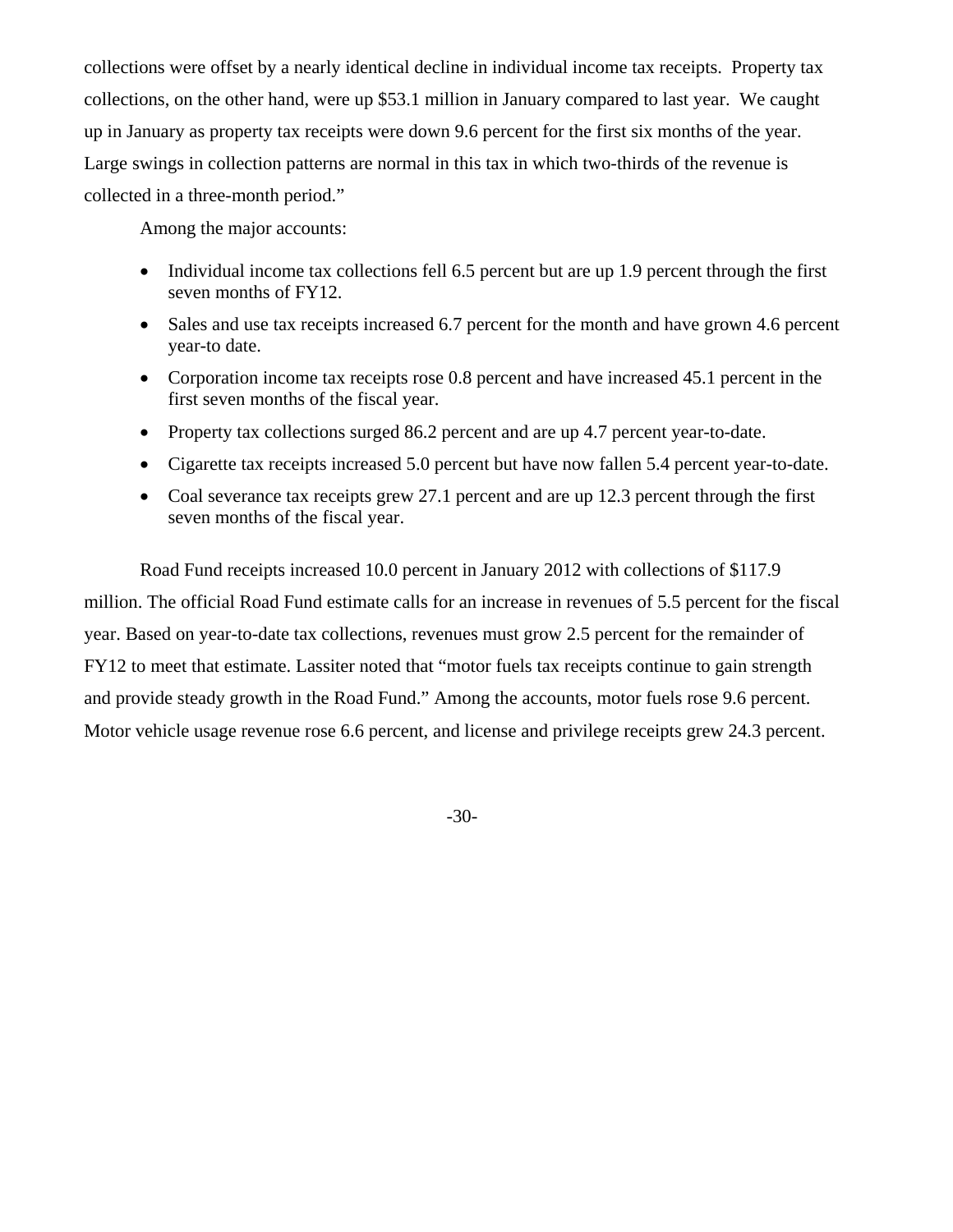## **KENTUCKY STATE GOVERNMENT REVENUE 1. GENERAL FUND REVENUE**

|                                                  |                                | <b>JANUARY</b>                 |                | JULY THROUGH JANUARY               |                                    |              |
|--------------------------------------------------|--------------------------------|--------------------------------|----------------|------------------------------------|------------------------------------|--------------|
|                                                  | 2012                           | 2011                           | % Change       | FY 2012                            | FY 2011                            | % Change     |
| <b>TOTAL GENERAL FUND</b><br><b>Tax Receipts</b> | \$808,160,939<br>\$786,976,122 | \$744,365,062<br>\$722,660,736 | 8.6%<br>8.9%   | \$5,294,546,855<br>\$5,117,160,781 | \$5,097,820,987<br>\$4,921,040,796 | 3.9%<br>4.0% |
| Sales and Gross Receipts                         | \$359,304,358                  | \$337,868,894                  | 6.3%           | \$2,143,481,757                    | \$2,068,427,541                    | 3.6%         |
| <b>Beer Consumption</b>                          | 430,089                        | 484,865                        | ---            | 3,570,385                          | 3,724,181                          | $-4.1%$      |
| Beer Wholesale                                   | 4,362,918                      | 4,369,130                      | $-0.1%$        | 32,266,523                         | 32,206,088                         | 0.2%         |
| Cigarette                                        | 18,239,033                     | 17,374,688                     | 5.0%           | 145,071,464                        | 153,310,537                        | $-5.4%$      |
| <b>Distilled Spirits Case Sales</b>              | 14,024                         | 13,041                         | 7.5%           | 72,255                             | (274, 825)                         | $---$        |
| <b>Distilled Spirits Consumption</b>             | 1,347,544                      | 1,264,420                      | 6.6%           | 6,998,722                          | 6,824,349                          | 2.6%         |
| <b>Distilled Spirits Wholesale</b>               | 3,685,845                      | 3,397,377                      | 8.5%           | 18,268,553                         | 17,635,870                         | 3.6%         |
| Insurance Premium                                | 52,903                         | (17, 222)                      | $---$          | 40,627,200                         | 40,454,734                         | 0.4%         |
| Pari-Mutuel                                      | 140,210                        | 65,909                         | 112.7%         | 1,446,093                          | 2,685,126                          | $-46.1%$     |
| Race Track Admission                             | 17,431                         | 0                              | $\overline{a}$ | 156,430                            | 146,651                            | 6.7%         |
| Sales and Use                                    | 322,241,123                    | 302,046,305                    | 6.7%           | 1,833,247,861                      | 1,752,203,985                      | 4.6%         |
| <b>Wine Consumption</b>                          | 329,032                        | 321,318                        | 2.4%           | 1,675,098                          | 1,580,374                          | 6.0%         |
| Wine Wholesale                                   | 1,783,663                      | 1,721,349                      | 3.6%           | 8,790,561                          | 8,579,536                          | 2.5%         |
| <b>Telecommunications Tax</b>                    | 4,972,184                      | 5,017,296                      | $-0.9%$        | 38,546,839                         | 36,567,676                         | 5.4%         |
| <b>Other Tobacco Products</b>                    | 1,683,745                      | 1,793,808                      | $-6.1%$        | 12,731,398                         | 12,703,609                         | 0.2%         |
| Floor Stock Tax                                  | 4,614                          | 16,610                         | $-72.2%$       | 12,376                             | 79,650                             | $-84.5%$     |
|                                                  |                                |                                |                |                                    |                                    |              |
| License and Privilege                            | \$40,431,263                   | \$33,943,350                   | 19.1%          | \$316,890,315                      | \$312,922,751                      | 1.3%         |
| Alc. Bev. License Suspension                     | 20,400                         | 38,815                         | $-47.4%$       | 155,200                            | 232,355                            | $-33.2%$     |
| Coal Severance                                   | 26,041,461                     | 20,495,973                     | 27.1%          | 185,967,778                        | 165,526,226                        | 12.3%        |
| <b>Corporation License</b>                       | (455, 595)                     | 442,284                        | ---            | 271,443                            | 9,358,837                          | $-97.1%$     |
| <b>Corporation Organization</b>                  | 9,642                          | 21,607                         | $-55.4%$       | 31,309                             | 50,475                             | $-38.0%$     |
| <b>Occupational Licenses</b>                     | 3,709                          | 8,045                          | $-53.9%$       | 46.779                             | 72,529                             | $-35.5%$     |
| Oil Production                                   | 820,104                        | 629,275                        | 30.3%          | 5,370,548                          | 4,378,958                          | 22.6%        |
| Race Track License                               | 7,875                          | 0                              | ---            | 202,875                            | 208,750                            | $-2.8%$      |
| <b>Bank Franchise Tax</b>                        | 945,777                        | 281,206                        | 236.3%         | 2,834,051                          | 3,185,086                          | $---$        |
| <b>Driver License Fees</b>                       | 43,135                         | 42,116                         | 2.4%           | 348,574                            | 355,449                            | $-1.9%$      |
| <b>Minerals Severance</b>                        | 1,199,651                      | 707,838                        | 69.5%          | 10,097,044                         | 8,710,064                          | 15.9%        |
| <b>Natural Gas Severance</b>                     | 2,928,223                      | 2,105,150                      | 39.1%          | 15,870,314                         | 13,912,421                         | 14.1%        |
| <b>Limited Liability Entity</b>                  | 8,866,881                      | 9,171,040                      | $---$          | 95,694,401                         | 106,931,601                        | $-10.5%$     |
| Income                                           | \$266,642,458                  | \$284,428,462                  | $-6.3%$        | \$2,182,244,435                    | \$2,085,136,114                    | 4.7%         |
| Corporation                                      | 8,888,421                      | 8,818,155                      | 0.8%           | 195,570,562                        | 134.742.487                        | 45.1%        |
| Individual                                       | 257,754,037                    | 275,610,307                    | $-6.5%$        | 1,986,673,873                      | 1,950,393,627                      | 1.9%         |
|                                                  |                                |                                |                |                                    |                                    |              |
| Property                                         | \$114,785,597                  | \$61,657,835                   | 86.2%          | \$431,885,966                      | \$412,499,718                      | 4.7%         |
| Building & Loan Association                      | $\Omega$                       | $\Omega$                       | $---$          | (46, 134)                          | (53, 180)                          | $---$        |
| General - Real                                   | 80,036,899                     | 41,500,379                     | 92.9%          | 231,723,806                        | 226,172,211                        | 2.5%         |
| General - Tangible                               | 31,809,781                     | 20,063,054                     | 58.5%          | 147,475,116                        | 135,574,661                        | 8.8%         |
| <b>Omitted &amp; Delinquent</b>                  | (1,018,998)                    | (1,915,243)                    | $---$          | 10,539,483                         | 18,518,501                         | $-43.1%$     |
| <b>Public Service</b>                            | 3,926,170                      | 1,984,438                      | 97.8%          | 41,403,568                         | 31,517,142                         | 31.4%        |
| Other                                            | 31,745                         | 25,207                         | 25.9%          | 790,127                            | 770,384                            | 2.6%         |
| Inheritance                                      | \$3,331,744                    | \$2,263,264                    | 47.2%          | \$23,159,638                       | \$23,089,374                       | 0.3%         |
| Miscellaneous                                    | \$2,480,702                    | \$2,498,931                    | $-0.7%$        | \$19,498,669                       | \$18,965,300                       | 2.8%         |
| Legal Process                                    | 1,329,051                      | 1,348,368                      | $-1.4%$        | 11,309,879                         | 11,585,493                         | $-2.4%$      |
| T. V. A. In Lieu Payments                        | 1,134,988                      | 1,134,733                      | 0.0%           | 8,167,173                          | 7,318,359                          | 11.6%        |
| Other                                            | 16,663                         | 15,830                         | 5.3%           | 21,617                             | 61,449                             | $-64.8%$     |
|                                                  |                                |                                |                |                                    |                                    |              |
| <b>Nontax Receipts</b>                           | \$21,069,525                   | \$21,296,493                   | $-1.1%$        | \$176,079,503                      | \$174,743,205                      | 0.8%         |
| <b>Departmental Fees</b>                         | 2,351,860                      | 2,055,112                      | 14.4%          | 12,453,918                         | 14,103,780                         | $-11.7%$     |
| <b>PSC Assessment Fee</b>                        | 1,692                          | 1,177                          | 43.8%          | 5,437,918                          | 8,916,335                          | $-39.0%$     |
| Fines & Forfeitures                              | 1,702,783                      | 2,116,472                      | $-19.5%$       | 14,372,715                         | 15,017,217                         | $-4.3%$      |
| Interest on Investments                          | 62,294                         | 47,143                         | 32.1%          | 478,427                            | 397,298                            | 20.4%        |
| Lottery                                          | 17,500,000                     | 17,000,000                     | 2.9%           | 119,000,000                        | 112,000,000                        | 6.3%         |
| Sale of NO <sub>x</sub> Credits                  | 12,500                         | 0                              | $---$          | 12,500                             | 22,513                             | $-44.5%$     |
| Miscellaneous                                    | (561, 604)                     | 76,590                         | ---            | 24,324,025                         | 24,286,062                         | 0.2%         |
| Redeposit of State Funds                         | \$115,293                      | \$407,833                      | $-71.7%$       | \$1,306,571                        | \$2,036,986                        | $-35.9%$     |